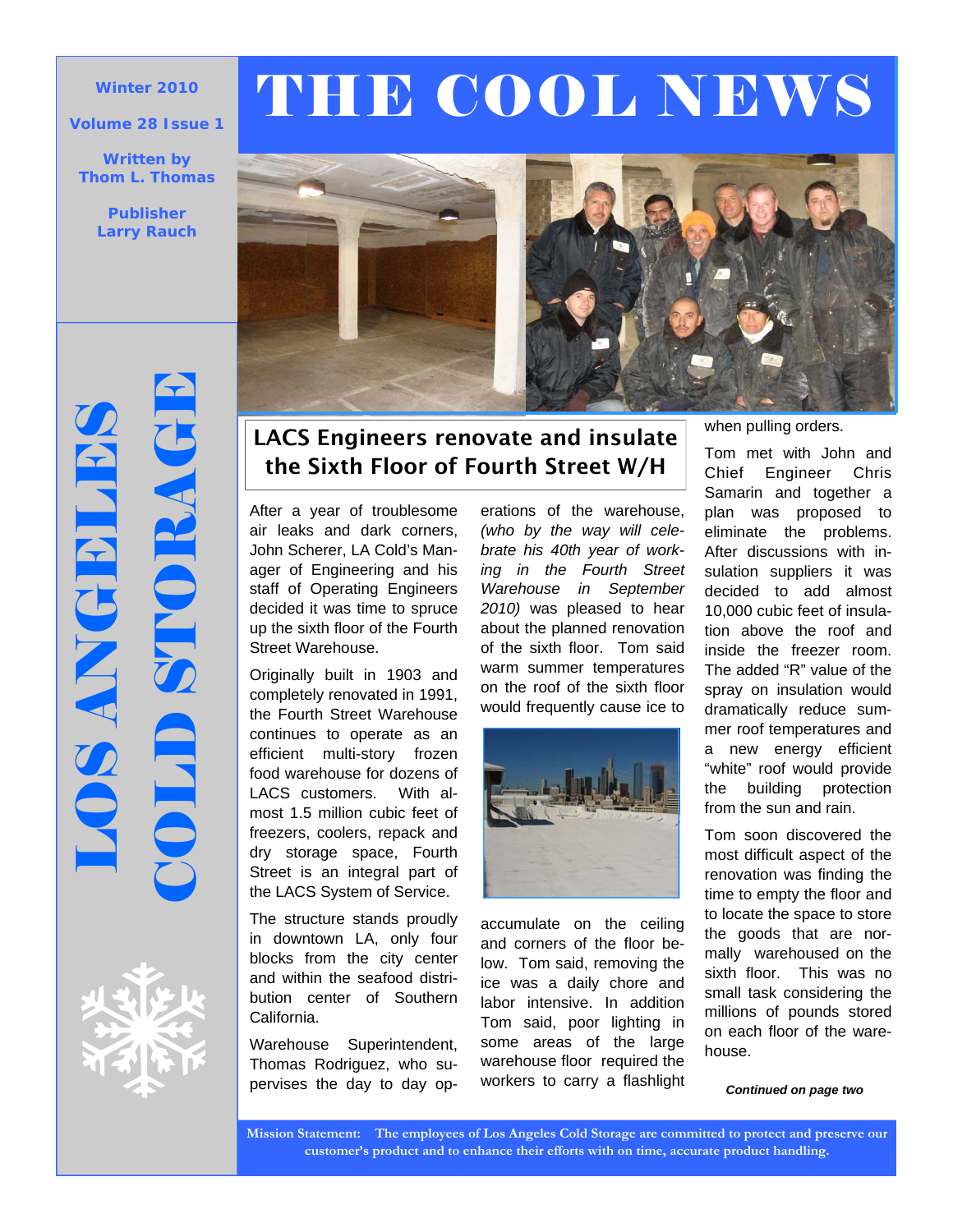### COOL NEWS WINTER 2010 PAGE TWO

### **Fourth Street warehouse roof and sixth floor are re-insulated in record time. Continued from the first page.**

During discussions with Tom and Chris, John decided to start the project in October 2009 and by working seven days a week he scheduled the project to be completed by the middle of November, just in time for the holiday rush. In addition to new insulation, many of the walls within the freezer were to be repaired and new bumpers would be installed to protect the walls from damage from forklifts.

In an effort to address Tom's concerns about inadequate lighting, Engineer Joe Giardina researched and recommended LED lights for the freezer. Joe determined that if we installed LED lights in the freezer they would produce 1% of the heat conventional light bulbs generate and the newer lights would provide a clean white light that would reflect off the new white insulation. With thanks to Joe, the successful installation of LED lights eliminated Tom's concerns about inadequate lighting in the corners of the freezers and at the same time help us reduce our energy consumption.

John credits the hard working team of Operating Engineers, warehouse workers and the professional staff of insulation experts at Wiltshire Urethane Foam Company of San Dimas California for helping complete the project on time and within budget. John said the new insulation will allow the freezer to better handle the new low temperatures our customers want, the energy efficiency we need and the safety our employees require.











# **Longtime Employees Celebrate Big Anniversaries in 2009.**



**All LA Cold employees congratulated Mike Hamano when he celebrated his 35 year anniversary in May of 2009.** 



**Deby Clemens celebrated her 35th year in December of last year at a luncheon with her coworkers and other members of the LACS Twenty-Plus Club.** 



**Ruben Gonzalez celebrated his 30 year anniversary with Larry Rauch and coworkers at Fourth Street in August 09'.** 



**Al Trejo celebrated his 30 year anniversary with a luncheon, cake and his coworkers in September 2009.** 



**Larry explains how much he appreciates loyalty and commitment as Rafael Gonzalez celebrates his 25th anniversary in September 2009.** 



**Larry Rauch congratulates Danny Hinojosa as he celebrates 25 years of service to LA Cold.** 



**Marlo Acosta celebrated her 20th year with LACS late in 2009 and is planning her Twenty-Plus Club party for March 3rd, 2010.**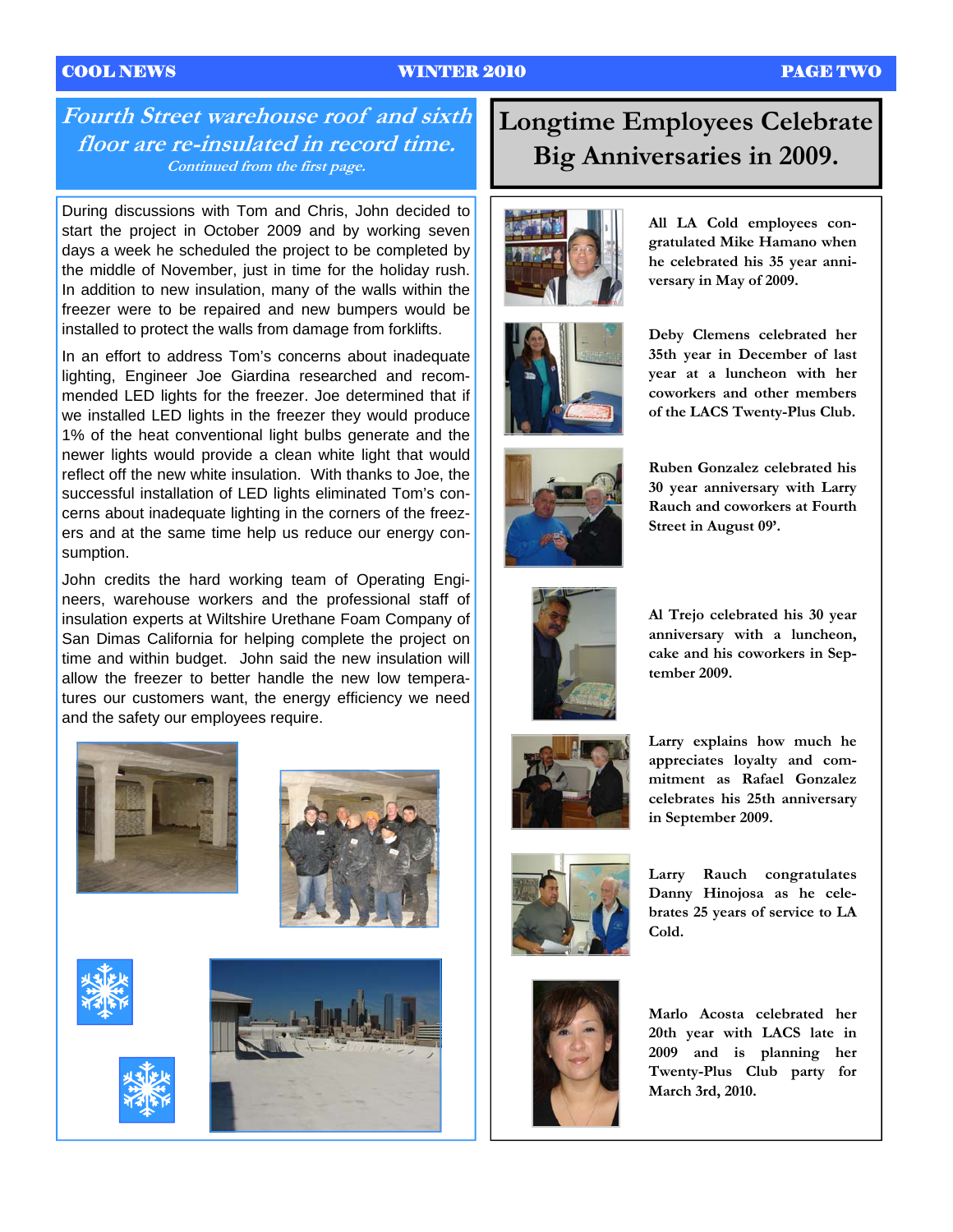The LA Cold Main Office was real pleased to welcome Maria Solis to the Customer Service team after she proved herself to be a very valuable temporary employee. Initially hired as a temp, Maria proved to be so valuable, we had no choice but to ask her to sign on as a regular.

Maria, who previously worked at a concrete company is a "solid" worker, who "pours" herself into every job and is quick to "cement" herself to important tasks.

Maria comes from a "bedrock" of family members, with three brothers, two sisters, her daughter Emily, Mom and Dad, a dog, a rabbit and a fish. Maria calls herself a "Plain Jane" but if you ask us, she has a "high strength foundation" and we are glad she joined our team.

**Maria Solis** 



**Isis Samarin has a smile in her voice.** 



Isis Samarin, hmmmm? Samarin, Samarin, where have I heard that name before? Here's a clue, Chris Samarin, LACS Chief Engineer agreed to lend us his daughter for a few months. Jumping at the chance, we put Isis right to work on the LA Cold switchboard. Isis Samarin is the friendly voice you hear when you call in, and she's that friendly smile you see when you walk into our lobby.

In addition to receptionist duties, Isis is also responsible for processing and scanning all LACS warehouse documents and she helps with multiple customer service duties.

Isis is a home schooled graduate of Oak Knoll Alternative School in Glendora and in her spare time she enjoys literature and hanging with the family.

Gee...I wonder if Chris has anymore kids like Isis we could borrow?

### **MEDIC FIRST AID/CPR COURSE Maria Solis joins the CSR team COMPLETED BY TEN EMPLOYEES**

**Ten employees from eight different departments at LA Cold graduated from the most recent Medic First Aid and CPR class. In addition to learning the most up to date procedures for performing Cardio Pulmonary Resuscitation (CPR), the graduates practiced emergency response to a fallen comrade, assessment and bandaging.** 

**The graduates were: Larry Rauch, Thom Thomas, Sam Reyes, Renee Ross, Alicia Carrillo, Wesley Coop, Jorge Escutia, R.B. Bickley, Gio Palucho and Gilberto Camacho. All graduates automatically become members of the LACS Emergency Response Team. Thank you for volunteering and for sharing in the "LA Cold Cares" spirit!** 



**Always Cold....Always Careful** 

SAM SAYS YOU CAN FORGET THE NURSE IF YOU PRACTICE SAFETY FIRST!

### **Los Angeles Cold Storage is a proud member:**